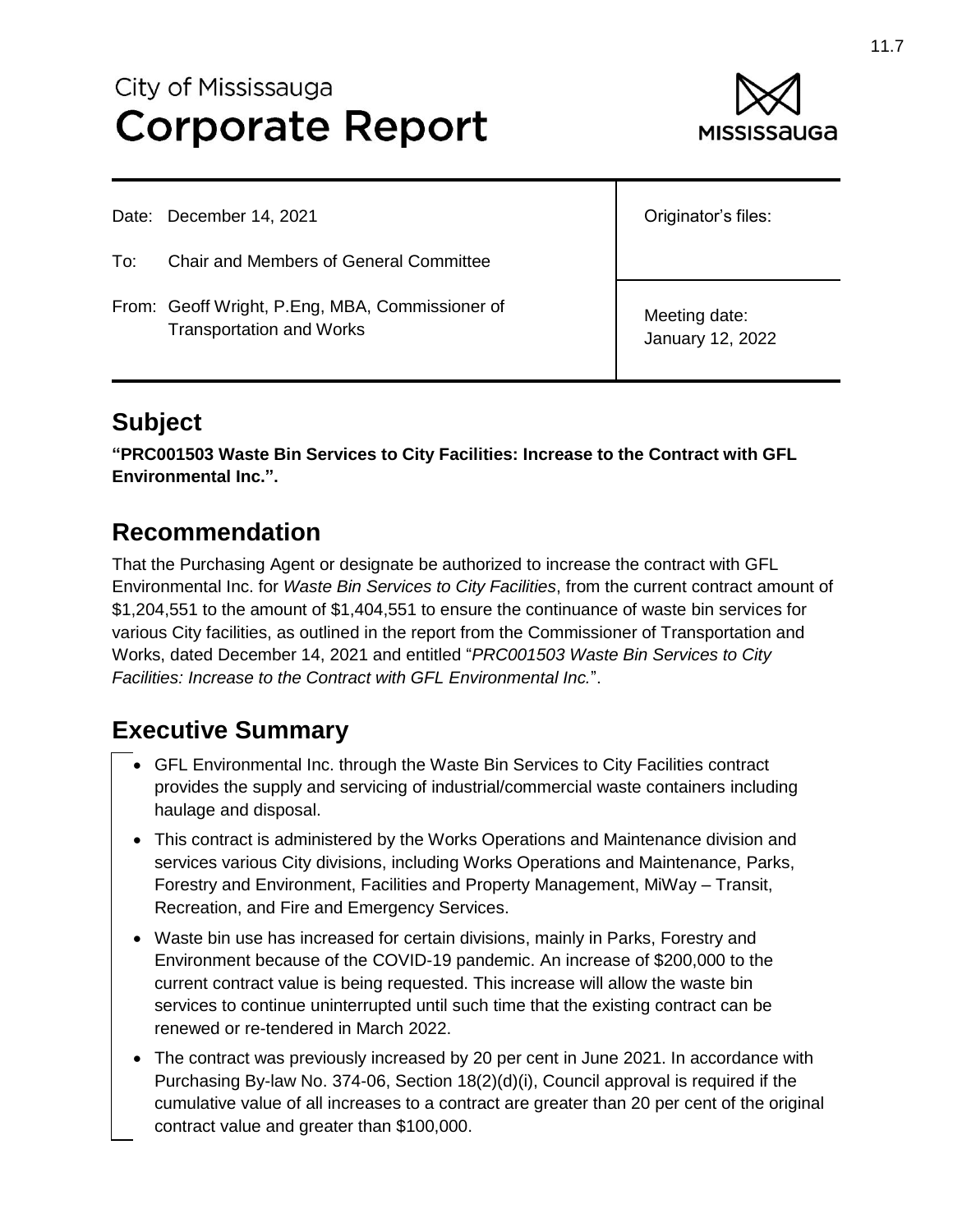#### **Background**

In 2019, GFL Environmental Inc. was awarded the contract for Waste Bin Services to City Facilities, as the lowest compliant bidder. The scope of work under the contract includes the supply and servicing of industrial/commercial waste containers as well as hauling and disposal of mixed waste, wood and cardboard from various City facilities for a three-year contract term commencing April 1, 2019 to March 31, 2022. This contract is administered by the Works Operations and Maintenance division and services various City divisions including Works Operations and Maintenance, Parks, Forestry and Environment, Facilities and Property Management, MiWay – Transit, Recreation, and Fire and Emergency Services.

These services were tendered prior to the pandemic therefore the estimated usage quantities reflected pre COVID-19 pandemic conditions. Certain City divisions have experienced significant increases in waste being collected resulting in greater usage of waste bin services in 2020 and 2021, due to the effects of the COVID-19 pandemic. The original contract amount was previously increased by 20 per cent in June 2021. However, further increase of approximately \$200,000 is required due to the high demand for these services caused by the COVID-19 pandemic.

### **Comments**

Waste bin use has increased for certain divisions, mainly in Parks, Forestry and Environment because of the COVID-19 pandemic. Waste collected at individual parks is deposited into bins that are located at City operations depots. Given the increase in volume of collected waste, the bins have and are expected to continue to require additional servicing. Once the bins are at capacity they are transported to their proper disposal destination. As a result of the increased park and open space usage across Mississauga in 2020 and 2021, usage from the Parks, Forestry and Environment division has increased substantially. In 2020, usage increased by approximately 150 per cent. Year-to-date in 2021, usage in this area has increased by greater than 100 per cent from 2019 levels.

Staff are requesting an increase of \$200,000 to the GFL Environmental Inc., Waste Bin Services to City Facilities contract to address the increased expenditures caused by the effects of the COVID-19 pandemic. This increase will allow the waste bin services to continue uninterrupted until the existing contract can be renewed or re-tendered, prior to expiry, in March 2022. The contract increase recommendation in this report is made in accordance with Purchasing By-law No. 374-06, Section 18(2)(d)(i), which requires Council approval if the cumulative value of all increases to a contract are greater than 20 per cent of the original contract value and greater than \$100,000.

# **Strategic Plan**

The recommendations contained in this report supports the Connect Pillar through the strategic goals: create great public spaces - to provide opportunities for every-one to enjoy great parks, plazas and unique natural environments.